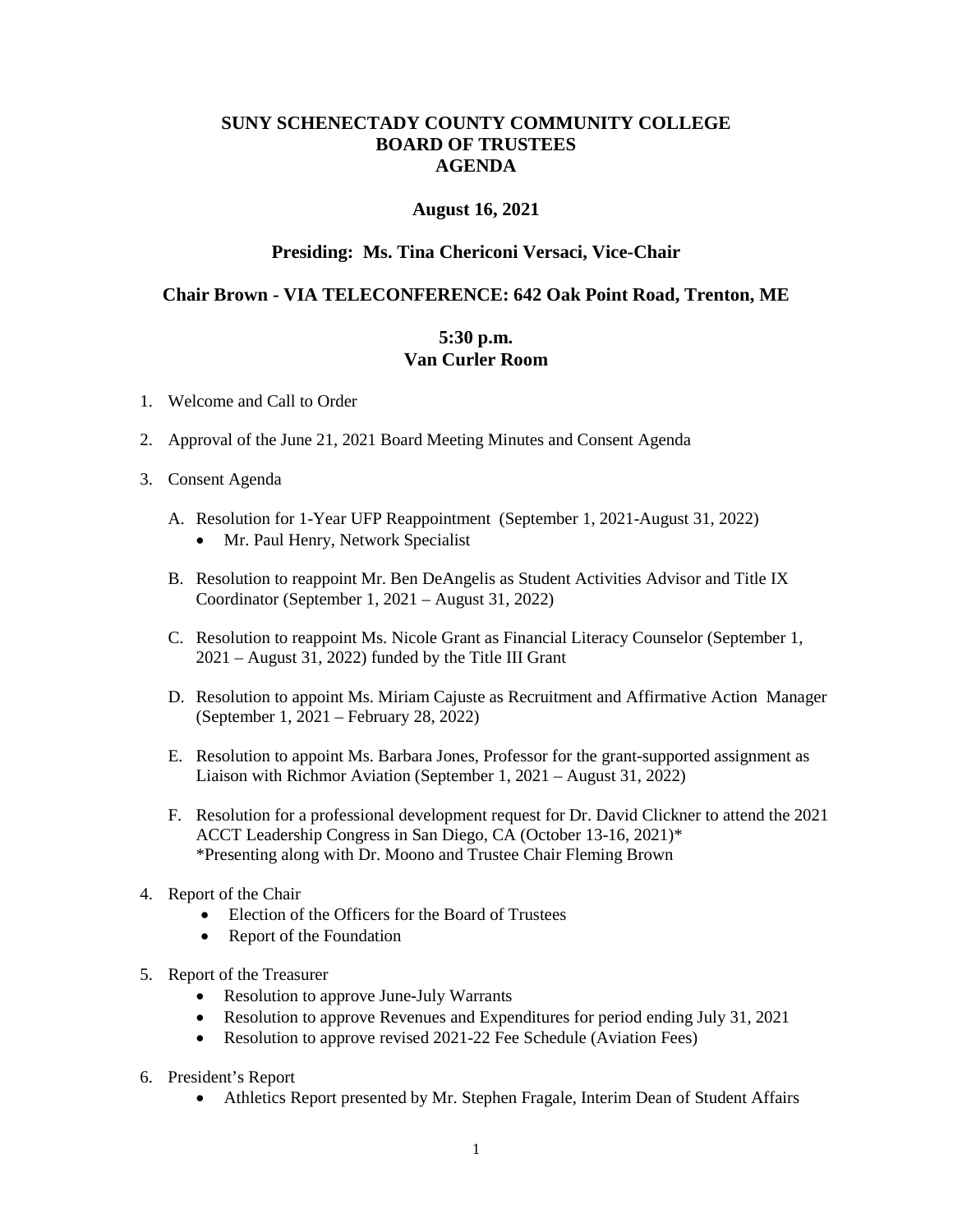- College Scheduler Update presented by Ms. Cindy Zielaskowski, Registrar
- Strategic Plan Update presented by Dr. David Clickner, Vice President for Strategic Initiatives and Planning
- Task Force Update presented by Dr. David Clickner, Vice President for Strategic Initiatives and Planning

### 7. Policies

- Resolution for revisions to Policy 1.10 Academic Code
- Resolution for revisions to Policy 2.1 Personnel Policies of the Board of Trustees
- Resolution for revisions to Policy 3.1 Student Code of Conduct
- Resolution for revisions to Policy 6.8 Federal Financial Aid Refund Policy

### 8. Personnel

- Resolution to appoint Ms. Alicia Richardson as Interim Chief Diversity Officer
- Resolution to appoint Ms. Michelle Garretson as Psychology Instructor
- Resolution to appoint Dr. Claire Parham as Paralegal Instructor
- Resolution to appoint Ms. Lauren Lankau as Coordinator of Workforce Development
- 9. Agreements
	- Resolution for South Church St. Parking Lot agreement with Metroplex
	- Resolution for updated contract with Laz Parking
	- Resolution to approve the agreement with the Capital District YMCA
- 10. Resolution to increase State Appropriation for South Church Street Parking
- 11. Resolution for a 2022-2023 Capital Budget Request
- 12. Student Government Association (SGA) Budget Informational
- 13. New Business
	- SUNY Schenectady Foundation Board of Directors appointment:
		- o New appointment to a first three-year term:
			- **Ms. Kara Haraden Board President of Capital Region Aquatic Center**

## 14. Old Business

- Advisory Committee Annual Reports Informational
- 15. Upcoming Important Dates
	- Fall Convocation: August 23, 2021, 9:00 am, Carl B. Taylor Auditorium
	- Faculty Institute Week: August 23-27, 2021, SUNY Schenectady
	- Fall Semester Begins: August 30, 2021
	- September Board Meeting: September 20, 2021, Van Curler Room, 5:30 pm
	- Association for Community College Trustees (ACCT) Leadership Congress: October 13-16, 2021
	- October Board Meeting: October 18, 2021, Van Curler Room, 5:30 pm
	- Chocolate & Confections Lab Ribbon Cutting: October 28, 2021, Mill Lane Confections Lab, 11 am
	- New York Community College Trustees (NYCCT) Annual Conference: November 5 & 6, 2021
	- November Board Meeting: November 15, 2021, Van Curler Room, 5:30 pm